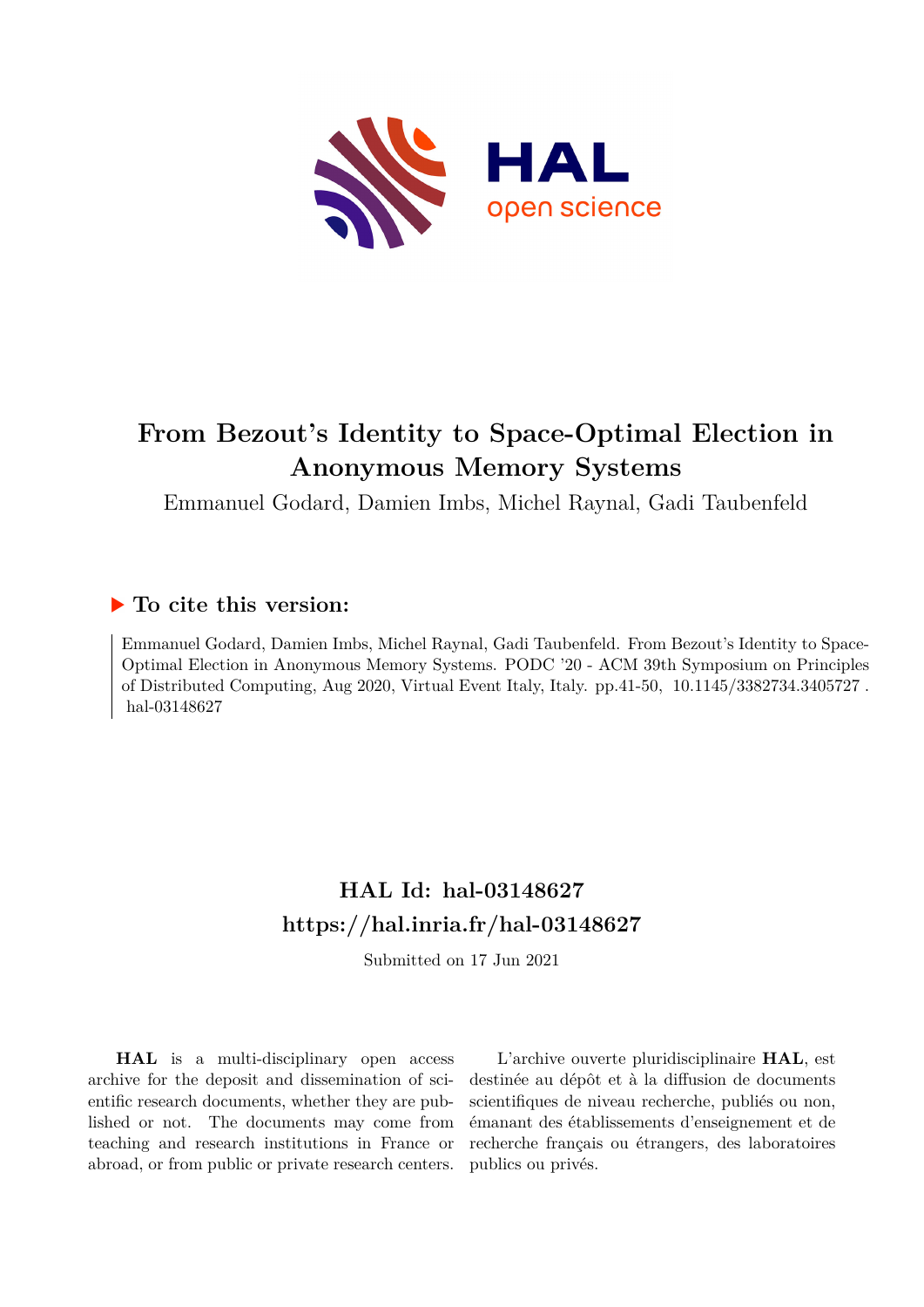# From Bezout's Identity to Space-Optimal Election in Anonymous Memory Systems

Emmanuel Godard LIS, Aix-Marseille University & CNRS & Univ. Toulon Marseille, France

> Michel Raynal Univ Rennes, INRIA, Cnrs, IRISA, France & Hong Kong Polytechnic University

## ABSTRACT

An anonymous shared memory REG can be seen as an array of atomic registers such that there is no a priori agreement among the processes on the names of the registers. As an example a very same physical register can be known as  $REG[x]$  by a process  $p$ and as  $REG[y]$  (where  $y \neq x$ ) by another process q. Moreover, the register known as  $REG[a]$  by a process  $p$  and the register known as  $REG[b]$  by a process q can be the same physical register. It is assumed that each process has a unique identifier that can only be compared for equality. This article is on solving the d-election problem, in which it is required to elect at least one and at most d leaders, in such an anonymous shared memory system. We notice that the 1-election problem is the familiar leader election problem. Let  $n$  be the number of processes and  $m$  the size of the anonymous memory (number of atomic registers). The article shows that the condition  $gcd(m, n) \le d$  is necessary and sufficient for solving the d-election problem, where communication is through read/write or read+modify+write registers. The algorithm used to prove the sufficient condition relies on Bezout's Identity - a Diophantine equation relating numbers according to their Greatest Common Divisor. Furthermore, in the process of proving the sufficient condition, it is shown that 1-leader election can be solved using only a single read/write register (which refutes a 1989 conjecture stating that three non-anonymous registers are necessary), and that the exact  $d$ -election problem, where exactly  $d$  leaders must be elected, can be solved if and only if  $gcd(m, n)$  divides d.

### CCS CONCEPTS

• Theory of computation  $\rightarrow$  Distributed computing models; Shared memory algorithms; Distributed algorithms.

PODC '20, August 3–7, 2020, Virtual Event, Italy

Damien Imbs LIS, Aix-Marseille University & CNRS & Univ. Toulon Marseille, France

> Gadi Taubenfeld The Interdisciplinary Center Herzliya, Israel

### **KEYWORDS**

Anonymous register, Asynchrony, Atomic register, Bezout Identity, Bounded register, Concurrent algorithm, Equality-based comparison, Leader election, Process identity, RW register, Symmetric algorithm, Symmetry breaking.

#### ACM Reference Format:

Emmanuel Godard, Damien Imbs, Michel Raynal, and Gadi Taubenfeld. 2020. From Bezout's Identity to Space-Optimal Election in Anonymous Memory Systems. In Symposium on Principles of Distributed Computing (PODC '20), August 3–7, 2020, Virtual Event, Italy. ACM, New York, NY, USA, 10 pages. <https://doi.org/10.1145/3382734.3405727>

#### 1 INTRODUCTION

#### 1.1 Problems and results

Leader election. Leader election is a classical fundamental problem encountered in distributed computing. Each process  $p_i$  has a local variable *leader<sub>i</sub>* initialized to a default value (e.g.,  $\perp$ ). The leader election problem is to an algorithm at the end of which the local election problem is to an algorithm at the end of which the local variables *leader<sub>i</sub>* forever contain the same identity, which is the identity of one of the participating processes. A classical way to elect a leader is select the process with the smallest (or greatest) identity.

The leader election problem has been intensively investigated in asynchronous failure-free systems where the processes communicate by message-passing. In this context the aim was to obtain algorithms whose message complexity is optimal  $\frac{1}{1}$ .

In the context where the processes communicate through atomic shared registers, two types of election algorithms have been introduced in [19]. One in which all the processes are required to participate (i.e., to compete to be a leader), the other in which any subset of processes can participate (but not necessarily all the processes). In this context, the following results are shown in [19]  $(n - 1)$ is the number of processes):

- $\lceil \log n \rceil$  + 1 atomic read/write (non-anonymous) registers are necessary and sufficient to elect a process as a leader if the participation of all the n processes is not required, and
- 3 atomic read/write (non-anonymous) registers are sufficient to elect a process as a leader when the participation of all the processes is required. Moreover, it is conjectured that three registers are also necessary.

Permission to make digital or hard copies of all or part of this work for personal or classroom use is granted without fee provided that copies are not made or distributed for profit or commercial advantage and that copies bear this notice and the full citation on the first page. Copyrights for components of this work owned by others than the author(s) must be honored. Abstracting with credit is permitted. To copy otherwise, or republish, to post on servers or to redistribute to lists, requires prior specific permission and/or a fee. Request permissions from permissions@acm.org.

<sup>©</sup> 2020 Copyright held by the owner/author(s). Publication rights licensed to ACM. ACM ISBN 978-1-4503-7582-5/20/08. . . \$15.00 <https://doi.org/10.1145/3382734.3405727>

<sup>&</sup>lt;sup>1</sup>A survey on election algorithms in failure-free message-passing systems appears in Chapter 4 of [15].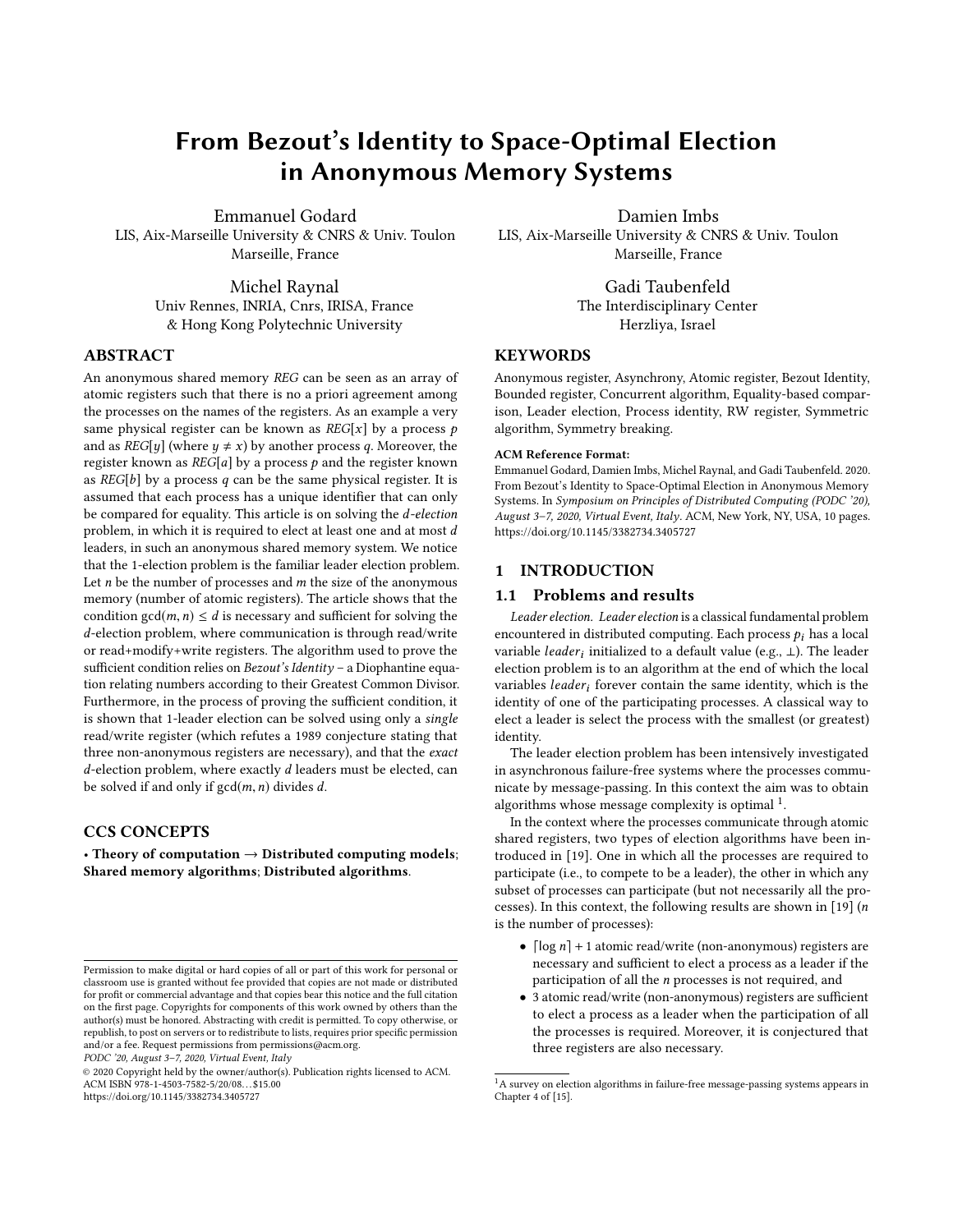If processes may crash, the system is fully asynchronous, and the elected leader must be a process that does not crash, leader election cannot be solved. Not only the system can no longer be fully asynchronous but the leader election problem must be weakened to the eventual leader election problem (called  $\Omega$  in the failure detector parlance [7]). In this case the algorithm is required to automatically –i.e., without external intervention– elect a new leader each time the previously elected leader crashes<sup>2</sup>.

*d*-election. The *d*-election problem, where  $1 \le d \le n$ , is a natural generalization of leader election. It consists in selecting at least one and at most d leaders. That is, each process writes some participating process identity into its local variable *leader<sub>i</sub>*, and the size of the set of all identities written must be at most  $d$ . Eurthermore, if the set of all identities written must be at most d. Furthermore, if some process writes the identity of process  $p$  into its local variable, then  $p$  must also do so. That is, each process knows whether it is elected or not. Leader election is the case where  $d = 1$ , in which each process elects a single leader and there is no disagreement among the processes on the elected leader. We will also consider another variation of the problem, which we call the exact d-election problem, in which exactly d leaders must be elected.

Main results. Considering asynchronous systems in which the processes communicate through anonymous (see below) atomic read/write (RW) or read+modify+write (RMW) registers, and all the processes are required to participate, the following results are presented in the paper. Let  $n$  be the number of processes and  $m$  the size of the anonymous memory (number of atomic registers). We show that the condition  $gcd(m, n) \le d$  is necessary and sufficient for solving the d-election problem, where communication is using either RW or RMW registers. The algorithm used to prove the sufficient condition relies on Bezout's Identity, a Diophantine equation relating pairs of integers according to their Greatest Common Divisor. Furthermore, in the process of proving the sufficient condition, it is shown (i) that leader election can be solved in systems where communication is through a *single* (bounded) read/write register, thereby refuting the 1989 conjecture stating that three (non-anonymous) registers are necessary [19], and (ii) that the exact d-election problem can be solved using either read/write or RMW registers if and only if  $gcd(m, n)$  divides d.

#### 1.2 The computational model

*Process model.* The system is composed of a finite set of  $n \geq 2$ asynchronous sequential processes denoted  $p_1, ..., p_n$ . The subscript  $i$  in  $p_i$  is only a notational convenience, which is not known by the processes. Each process  $p_i$  knows its unique identity  $id$ , and the processes. Each process  $p_i$  knows its unique identity  $id_i$  and the total number of processes n. The set of possible process identifiers is larger than  $n$  and is not a priori know by the processes.

No process fails and each process participates in the algorithm. Asynchronous means that each process proceeds to its own speed, which can vary with time and always remains unknown to the other processes.

Anonymous memory. While process anonymity has been studied for a long time from an algorithmic and computability point of

view, both in message-passing systems (e.g., [2, 4, 22]) and shared memory systems (e.g., [3, 5, 9]), the notion of *memory anonymity* has been introduced only very recently [21].

Let us consider a shared memory REG made up of m atomic registers. Such a memory can be seen as an array with m entries, namely  $REG[1..m]$ . In a non-anonymous memory system, for any index x,  $1 \le x \le m$ , if two or more processes invoke the address  $REG[x]$  they access the very same register. As stated in [21], in the classical system model, there is an a priori agreement on the names of the shared registers. This a priori agreement facilitates the implementation of the coordination rules the processes have to follow to progress without violating the safety (consistency) properties associated with the application they solve [15, 20].

This a priori agreement no longer exists in a memory-anonymous system. In such a system the very same address identifier  $REG[x]$ invoked by a process  $p_i$  and invoked by a different process  $p_i$  does not necessarily refer to the same atomic register. More precisely, a memory-anonymous system with m registers is such that:

- for each process  $p_i$ , the adversary defines a permutation  $f_i()$  over the set  $\{1, 2, \ldots, m\}$  such that when  $p_i$  addresses  $f_i()$  over the set  $\{1, 2, \cdots, m\}$ , such that when  $p_i$  addresses  $REG[x]$ , it actually accesses  $REG[f_i(x)]$ , and
- no process knows the permutations.

It is assumed that all the registers are initialized to the same value. Otherwise, thanks to their different initial values, it would be possible to distinguish different registers, and consequently the registers would no longer be fully anonymous. Finally, we point out that, unlike in the case of non-anonymous registers, the fact that a problem is solvable using m anonymous registers, does not imply that it is also solvable using  $m + 1$  anonymous registers [21].

RW and RMW communication models. This article considers two types of communication models. In the first one the processes communicate through atomic read/write (RW) registers only. Hence, any register can be atomically read or written by any process. In the second communication model, in addition to read and write operations, a process can access any register with a stronger atomic read/modify/write (RMW) operation. An example of such an atomic RMW operation is the well-known compare&swap operation. Denoted compare&swap( $X$ , old, new), this operation has three input parameters, a shared register  $X$  and two values old and new. It returns a Boolean value. It has the following effect: if  $X = old$  the value  $new$  is assigned to  $X$  and the value true is returned (the compare&swap() operation is then successful). If  $X \neq old$ , Z is not modified, and the value false is returned. The paper uses the RW model for algorithms, and the stronger RMW model for impossibility proofs. Let us notice that the registers of a memory-anonymous system are necessarily multi-writer multi-reader registers.

Atomic means that the operations on the registers appear as if they have been executed sequentially [10], each operation appearing between its start event and its end event, and for any  $x \in \{1, ...m\}$ , each read operation of a register  $R[x]$  returns the value v, where v is the last value written in  $R[x]$  by a write or the considered RMW operation (in the case of the RMW communication model).

Symmetry constraint on process identities. This paper considers that process identities can only be compared for equality (there is

 $^2$ Surveys on eventual leader election algorithms in asynchronous crash-prone systems appear in Chapter 17 of [14] when communication is through a shared memory, and Chapter 18 of [16] when communication is through message-passing.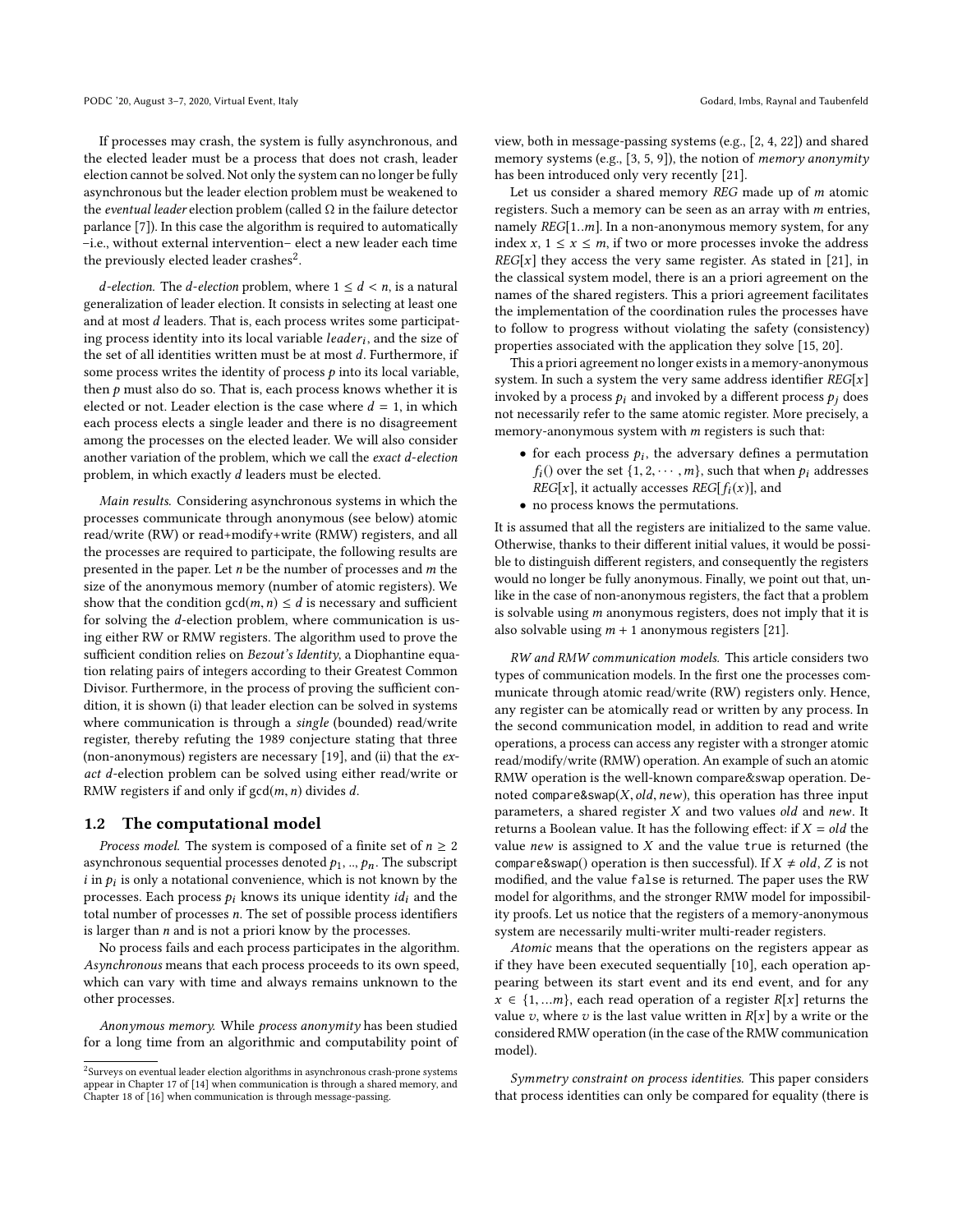From Bezout's Identity to Space-Optimal Election in Anonymous Memory Systems PODC '20, August 3-7, 2020, Virtual Event, Italy

no notion of "greater than" or "smaller than" on process identities). More precisely, process identities define a programming type the values of which can be read, written and compared for equality only. This requirement has been introduced in [19] and investigated in [21] where it is called symmetry. An algorithm satisfying it is said to be symmetric. This constraint is motivated by the following reasons.

- Design algorithms as general as possible. As they do not need to rest on an order relation on process identities, symmetric algorithms require fewer assumptions and are consequently more general than non-symmetric algorithms.
- Electing a process with an extremal identity value entails the election of the same process in all the executions of a non-symmetric algorithm. In this sense, the symmetry constraint on process identities can be seen as a "last step" before process anonymity.
- More generally, symmetric means "egalitarian". The fact that a process is elected does not rely on its singularity dimension, namely its identity or a specific code it has to execute. The result of an election only depends on the run, i.e., on the specific asynchrony pattern exhibited by the current run (which is independent of the identities the processes are provided with).

#### 1.3 Motivation, content and related work

Motivation. This work has two primary motivations. The first is related to the basics of computing, namely, computability and complexity lower/upper bounds. Increasing our knowledge of what can (or cannot) be done in the context of anonymous memories, and providing associated necessary and sufficient conditions, helps us determine the weakest system assumptions under which fundamental problems, such as mutual exclusion or leader election can be solved. The second one is application-oriented. It appears that the concept of an anonymous memory allows epigenetic cell modification to be modeled from a computing point of view [13]. Hence, anonymous shared memories could be useful in biologically inspired distributed systems [11, 12]. If this is the case, mastering leader election in such an adversarial context could reveal to be important from an application point of view.

Content & roadmap. This article addresses symmetric d-election in a fault-free anonymous shared memory system made up of  $m \geq 1$ atomic registers and n processes, all participating in the algorithm. It presents the following results.

- A necessary and sufficient condition for <sup>d</sup>-election, relating the number of processes  $n$  and the size of the anonymous memory  $m$ , be the atomic registers either RW or RMW, namely  $gcd(m, n) \leq d$ .
- An algorithm, based on Bezout's Identity, that uses RW registers and solves the exact *d*-election problem when  $gcd(m, n)$ divides d, and an impossibility proof that exact d-election cannot be solved if  $gcd(m, n)$  does not divide d, even if the registers are RMW registers.

The necessary conditions are proved in Section 2. The algorithms for leader election and exact *d*-election when  $m \geq 1$  are built incrementally. In Section 3, a first algorithm is presented which elects a leader on top of a single bounded atomic RW register. In the specific case of a memory made up of a single register, the single register is not anonymous. Hence, as already said, the very existence of this algorithm refutes the conjecture stated in [19] on the number of atomic read/write registers needed to solve 1 election when the participation of all the processes is required. Not only the algorithm for 1-election uses a single read/write register, but this register is *bounded*, namely, assuming  $log_2 n$  bits are needed to encode a process identity, the size of the register is  $1 + n log_2 n$ to encode a process identity, the size of the register is  $1 + n \log_2 n$ bits.

Then, in Sections 4 and 5, using Bezout's Identity, the previous algorithm is generalized to obtain an exact d-election algorithm for a shared memory made up of  $m \geq 1$  atomic RW anonymous registers. This algorithm also uses a bounded number of boundedsize registers only.

Finally, Section 6 combines the necessity result of Section 2 with the algorithm of Section 5 to obtain tight bounds for leader election, d-election and exact d-election.

Related work on anonymous memory. The work described in [21], that introduced the notion of an anonymous memory, addressed mutual exclusion (in short mutex), consensus, election and renaming, problems for which it presented algorithms and impossibility results. The consensus, election and renaming algorithms presented in [21] satisfy the obstruction-freedom progress condition, namely, if a process executes alone during a long enough period, it eventually decides.

Two symmetric deadlock-free mutual exclusion algorithms for anonymous memory systems are presented in [1]. The first considers the RW communication model. It assumes that  $m \in M(n) \setminus \{1\}$ where  $M(n) = \{m : \forall \ell : 1 < \ell \leq n : \gcd(\ell, m) = 1\}$ . The second considers the RMW communication model. It assumes that  $m \in M(n)$ . It is shown in [1, 21] that each of these conditions is necessary for the corresponding communication model.

When the participation of all the processes is not required, any mutex algorithm can be used to elect a leader. In the case of a nonanonymous memory, it is shown in  $[19]$  that *n* atomic read/write registers are necessary and sufficient for symmetric deadlock-free  $m$ utex<sup>3</sup>. The impossibility proof for mutex presented in [1] can be trivially adapted to show that, when mutex is impossible, 1 election without required participation is also impossible. When considering anonymous registers, it thus appears that the previous necessary and sufficient conditions for symmetric deadlock-free mutex ( $m \in M(n) \setminus \{1\}$  in the RW model and  $m \in M(n)$  in the RMW model) applies to 1-election when not all processes are required to participate.

Leader election on top of anonymous atomic RW registers has been addressed in [8], which describes three algorithms suited to particular cases, namely,  $m = \alpha \times n + 1$ ,  $m = \alpha \times n + (n - 1)$ , and  $m \in M(n) \setminus \{1\}$ . Differently from the general algorithm presented in this article, these three algorithms are different, each leveraging the specific value of  $m$  for which it solves the leader election problem.

 $^3$  This result extends a previous result from [6] stating that  $\boldsymbol{n}$  atomic read/write registers are necessary and sufficient for asymmetric deadlock-free mutex in a non-anonymous memory.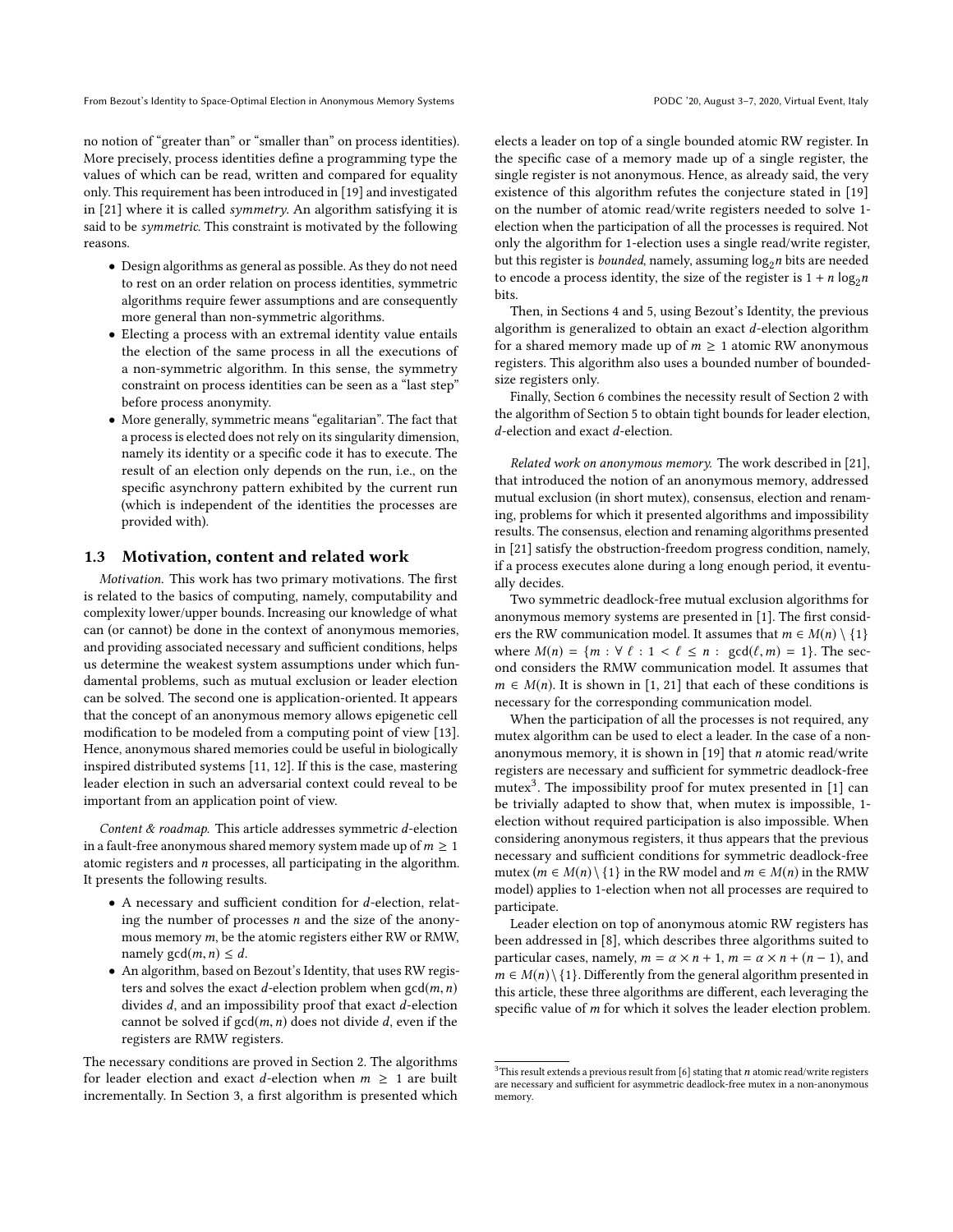Finally, fully anonymous shared memory systems, where both processes and memory are anonymous, were recently investigated in [17, 18].

## 2 A NECESSARY CONDITION FOR d-ELECTION IN AN ANONYMOUS MEMORY

This section presents an impossibility result relating the number of processes  $(n)$  and the size of the anonymous memory  $(m)$ . To make the result as strong possible, it considers the following assumptions.

- Communication is via atomic RMW registers. Thus, the result also holds for RW registers.
- Upon termination, each process needs to know only if it is a leader or not. More precisely, each process has a write-once private output register which is set to 0 if the process is not elected and to 1 if it is elected.

#### THEOREM 1 (IMPOSSIBILITY RESULTS).

- (1) There is no symmetric d-election algorithm for  $n \geq 2$  processes using m anonymous RMW registers when  $gcd(m, n)$  > d.
- (2) There is no symmetric exact d-election algorithm for  $n \geq 2$ processes using m anonymous RMW registers if  $gcd(m, n)$  does not divide d.

PROOF. Assume gcd $(m, n) = \delta$ . Let us divide the *n* processes into δ disjoint groups, denoted  $P_0, ..., P_{\delta-1}$ , such that there are exactly  $n/\delta$  processes in each group. This division is achieved by assigning  $n/\delta$  processes in each group. This division is achieved by assigning process  $p_i$  (where  $i \in \{0, ..., n-1\}$ ) to group  $P_i$  mod  $\delta$ . For example,<br>for six processes and  $\delta = 3$ ,  $P_0 = \{p_0, p_0\}$ ,  $P_1 = \{p_1, p_2\}$ , and for six processes and  $\delta = 3$ ,  $P_0 = \{p_0, p_3\}$ ,  $P_1 = \{p_1, p_4\}$ , and  $P_2 = \{p_2, p_5\}$ . Such a division is possible since gcd $(m, n) = \delta$ .

Let us arrange the  $m$  registers on a ring with  $m$  nodes where each register is placed on a different node. To each one of the  $\delta$  groups of processes  $P_i$  (where  $i \in \{0, ..., \delta - 1\}$ ), let us assign an initial<br>register (namely the first register that each process in that group register (namely, the first register that each process in that group accesses) such that for every two groups  $P_i$  and its ring successor  $P_{(i+1) \text{ mod } \delta}$  the distance between their assigned initial registers<br>is exactly  $m/\delta$  when walking on the ring in a clockwise direction is exactly  $m/\delta$  when walking on the ring in a clockwise direction. This is possible since  $gcd(m, n) = \delta$ .

The lack of global names allows us to assign for each process an initial register and an ordering which determines how the process scans the registers. An execution in which the  $n$  processes are running in lock-steps, is an execution where we let each process take one step (in the order  $p_0, ..., p_{n-1}$ ), and then let each process take another step, and so on. For a given d-election algorithm A, let us call this execution, in which the processes run in lock-steps,  $\rho_A$ . For simplicity, we will omit the subscript A and simply write  $\rho$ .

For process  $p_i$  and integer k, let order( $p_i, k$ ) denotes the  $k^{th}$  new<br>sister that  $p_i$  accesses during the execution a and assume that register that  $p_i$  accesses during the execution  $\rho$ , and assume that we arrange that order( $p_i$ , k) is the register whose distance from  $p_i$ 's<br>initial register is exactly  $(k-1)$  when walking on the ring in a initial register is exactly  $(k - 1)$ , when walking on the ring in a clockwise direction.

We notice that order $(p_i, 1)$  is  $p_i$ 's initial register, order $(p_i, 2)$  is<br>the principal register that  $p_i$  accesses and so on That is  $p_i$  does not the next new register that  $p_i$  accesses and so on. That is,  $p_i$  does not  $\text{access order}(p_i, k+1)$  before accessing order $(p_i, k)$  at least once,<br>but for event  $i \leq k$ , n. may access order $(p_i, k)$  several times before but for every  $j \le k$ ,  $p_i$  may access order $(p_i, j)$  several times before  $\arccosing order(p_i, k+1)$  for the first time. (When a process accesses<br>a register for the first time, say register  $PFC[x]$ , we may man x to a register for the first time, say register  $REG[x]$ , we may map x to

any (physical) register that it hasn't accessed yet. However, when it accesses  $REG[x]$  again, it must access the same register it has accessed before when referring to x.)

Next, let us consider another division of the  $n$  processes into groups. We divide the *n* processes into  $n/\delta$  disjoint groups, denoted  $Q_0, ..., Q_n/\delta-1$ , such that there are exactly  $\delta$  processes in each group. This division is achieved by assigning process  $\delta$ . (where each group. This division is achieved by assigning process  $p_i$  (where  $i \in \{0, \ldots, n-1\}$ ) to group  $Q_i$ , see For example, for six processes  $i \in \{0, ..., n-1\}$  to group  $Q_{\lfloor i/\delta \rfloor}$ . For example, for six processes and  $\delta = 3$ ,  $Q_0 = \{p_0, p_1, p_2\}$ , and  $Q_1 = \{p_3, p_4, p_5\}$ . Again, such a division is possible since  $gcd(m, n) = \delta$ .

We notice that  $Q_0$  includes the first process to take a step in the execution  $\rho$ , in each one of the  $\delta$  groups,  $P_0, ..., P_{\delta-1}$ . Similarly,  $Q_1$ <br>includes the second process to take a step in the execution  $\rho$  in includes the second process to take a step in the execution  $\rho$ , in each one of the  $\delta$  groups,  $P_0, ..., P_{\delta-1}$ , and so on.<br>Since only comparisons for equality are allowed

Since only comparisons for equality are allowed, and all registers are initialized to the same value – which (in order to preserve anonymity) is not a process identity – in the execution  $\rho$ , for each  $i \in \{0, ..., n/\delta - 1\}$ , all the processes in the group  $O_i$  that take the same number of steps must be at the same state. Thus, in the run  $\rho$ , it is not possible to break symmetry within a group  $Q_i$  $(i \in \{0, ..., n/\delta - 1\})$ , which implies that either all the  $\delta$  processes in the group  $Q_i$  will be elected, or no process in  $Q_i$  will be elected.

Thus, the number of elected leaders in  $\rho$  equals  $\delta$  times the number of  $Q_i$  groups ( $i \in \{0, ..., n/\delta - 1\}$ ) that all their members were elected, and (by definition of d-election) it must be a positive number. That is, the number of elected leaders in  $\rho$  equals  $a\delta$  for some integer  $a \in \{1, ..., n/\delta\}$ . We consider two cases: (1) Since at most d leaders are elected, it follows from the fact that for some positive integer a,  $a\delta \leq d$  that, for both d-election and exact delection,  $gcd(m, n) = \delta \le d$ . This completes the proof of the first part of the theorem; (2) Since, in the case exact d-election, exactly d leaders are elected, it must be the case that,  $d = a\delta$  for some integer  $a \in \{1, ..., n/\delta\}$ . This completes the proof of the second part of the theorem.  $\Box$  Theorem 1

# 3 LEADER ELECTION ON TOP OF A SINGLE READ/WRITE ATOMIC REGISTER

This section presents Algorithm 1, which elects a leader in an nprocess asynchronous system, where communication is through a single bounded atomic RW register. Hence, it can be used in a non-anonymous memory as well. As already said, and as far as we know, it is the first RW election algorithm in which the processes communicate through a single (bounded) RW register.

#### 3.1 Presentation of the algorithm

Algorithm 1 is based on the principle of a dialog between candidates for leader and confirmed losers. A candidate  $p_i$  tries to impose its identity by writing it in (a field of) the memory (it may later be overwritten by another candidate). A process  $p_i$  that observes such write loses; it informs the remaining candidates of its loss by writing its identity in another field of the memory. Subsequently, a write by a candidate can only be triggered by a write by a confirmed loser, and conversely. When a candidate has received an acknowledgment from every other process, it is elected. As we will see, in order to ensure that all the losers know the identity of the leader, processes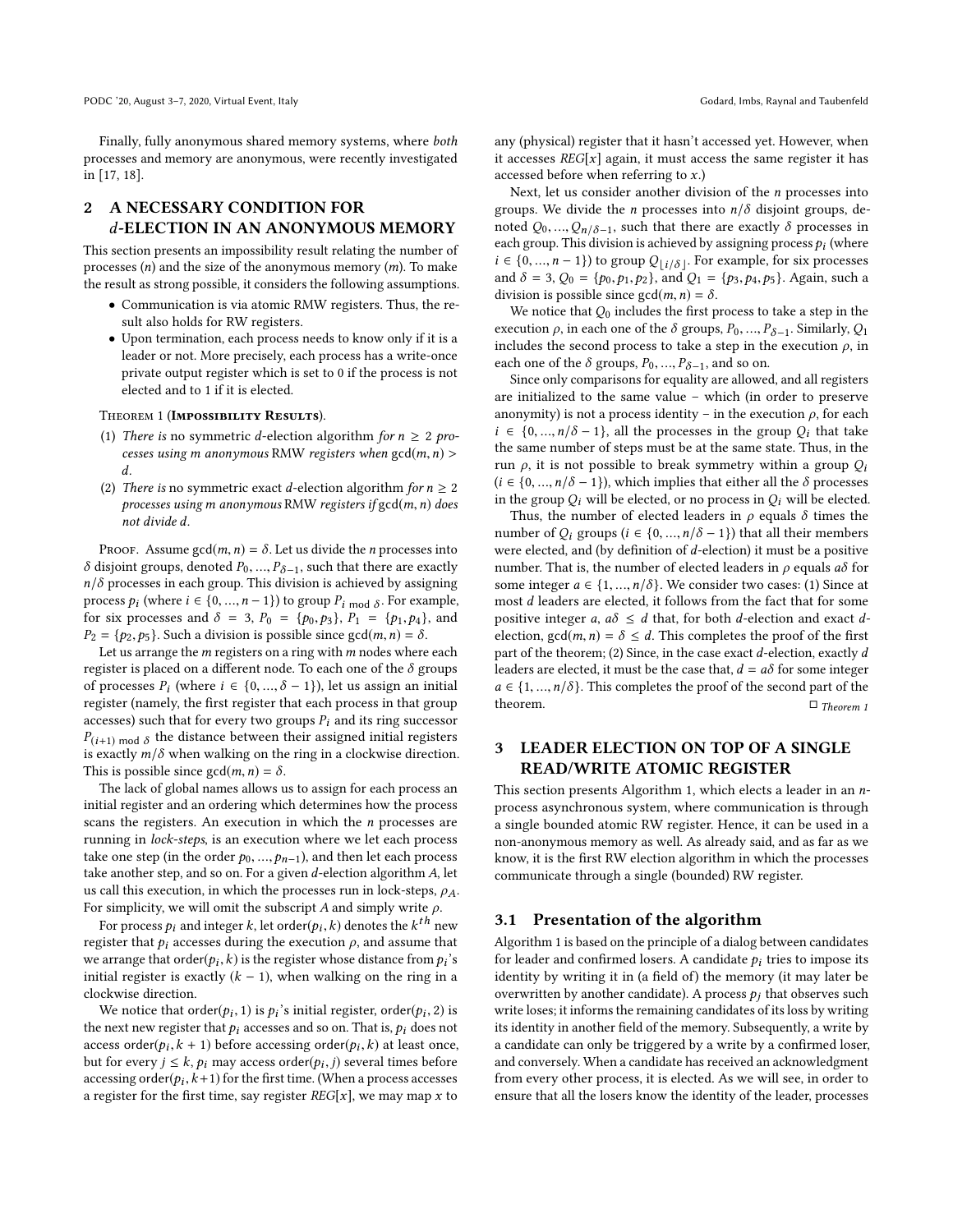| init of REG.id $\leftarrow \perp$ ; REG.discarded $\leftarrow \emptyset$ ; REG: REG.phase $\leftarrow$ electing.                                                         |
|--------------------------------------------------------------------------------------------------------------------------------------------------------------------------|
|                                                                                                                                                                          |
| <b>operation</b> election( <i>id<sub>i</sub></i> ) is % code for process $p_i$ , $i \in \{1, \dots, n\}$                                                                 |
| $phase_i \leftarrow$ electing; <i>discarded<sub>i</sub></i> $\leftarrow$ 0; <i>loser<sub>i</sub></i> $\leftarrow$ false; <i>candidate<sub>i</sub></i> $\leftarrow$ true; |
| (1)<br>repeat                                                                                                                                                            |
| (2)<br>$reg_i \leftarrow REG;$                                                                                                                                           |
| if $((reg_i)$ . phase = committing) $\land$ (phase, = electing)) then<br>(3)                                                                                             |
| % move to committing phase %                                                                                                                                             |
| $phase_i \leftarrow$ committing; <i>discarded</i> <sub>i</sub> $\leftarrow \emptyset$<br>(4)                                                                             |
| else if $(( reg_i.discarded  = n - 1) \wedge (reg.id \neq \bot))$<br>(5)                                                                                                 |
| % only one winner remains; return or move to committing phase %                                                                                                          |
| <b>if</b> $(reg_i, phase = committing)$<br>(6)                                                                                                                           |
| <b>then</b> return ( <i>reg.id</i> )<br>(7)                                                                                                                              |
| else $REG \leftarrow \langle \perp, \emptyset,$ committing)<br>(8)                                                                                                       |
| end if<br>(9)                                                                                                                                                            |
| else if $((reg_i.id = \bot) \land \neg loser_i \land candidate_i)$ then<br>(10)                                                                                          |
| $\%$ $p_i$ is a potential winner; update REG. discarded %                                                                                                                |
| $\mathbf{if}$ (reg, phase = phase,)<br>(11)                                                                                                                              |
| <b>then</b> discarded <sub>i</sub> $\leftarrow$ discarded <sub>i</sub> $\cup$ reg <sub>i</sub> . discarded<br>(12)                                                       |
| (13)<br>end if:                                                                                                                                                          |
| $REG \leftarrow \langle id_i, discarded_i, phase_i \rangle$<br>(14)                                                                                                      |
| else if $((reg_i.id \notin \{\bot, id_i\}) \land (id_i \notin reg_i.discarded))$ then<br>(15)                                                                            |
| $\%$ $p_i$ has already lost; inform (potential) winner(s) $\%$                                                                                                           |
| $loser_i \leftarrow true$ ; discarded <sub>i</sub> $\leftarrow reg_i$ , discarded $\cup$ {id <sub>i</sub> };<br>(16)                                                     |
| $REG \leftarrow \langle \perp, \text{ discarded}_i, \text{phase}_i \rangle$<br>(17)                                                                                      |
| end if<br>(18)                                                                                                                                                           |
| (19)<br>end repeat.                                                                                                                                                      |

#### Algorithm 1: Leader election for  $n$  processes using a single bounded atomic RW register REG

go through a similar second phase, during which there is a single candidate.

The shared register. This register, denoted REG, is composed of three fields: REG.id (which is problem-oriented), and REG.phase and REG.discarded (which are specific to the algorithm and are consequently implementation-oriented).

- REG.id contains a process identity or the default value <sup>⊥</sup>. It is initialized to ⊥. At the end of the execution, it contains the identity of the elected process.
- REG.phase ∈ {electing, committing} (phase name). It is initialized to electing.
- REG.discarded is a set containing process identities. It is initialized to ∅. At the end of the execution, it contains the identities of every process except the elected one.

Local variables at a process  $p_i$ . Each process  $p_i$  manages three local variables.

- $reg_i$ : local copy of REG. It is consequently composed of three fields  $reg_i$  *i.id, reg<sub>i</sub> phase* and  $reg_i$  *discarded* initialized as  $REG$ as REG.
- *phase<sub>i</sub>* (initialized to electing): current phase of  $p_i$ .<br>
represented from  $p_i$ 's point of
	- *phase*<sub>i</sub> = electing means that from  $p_i$ 's point of view, no leader has vet been elected. Hence processes are still no leader has yet been elected. Hence, processes are still competing to become the elected leader.
	- *phase<sub>i</sub>* = committing means that from  $p_i$ 's point of view, a leader has been elected. Its identity is then the only one that can appear in REG.id.
- $loser_i$  is a write-once Boolean initialized to false. It is set to true by a when it discovere it is eliminated from the to true by  $p_i$  when it discovers it is eliminated from the competition.
- discarded<sub>i</sub> is a set initialized to  $\emptyset$ . Its meaning depends on the current phase the current phase.
- If *phase<sub>i</sub>* = electing, *id<sub>j</sub>* ∈ *discarded<sub>i</sub>* means that *p<sub>i</sub>* knows that *p<sub>i</sub>* und be elected knows that  $p_j$  will not be elected.
- If phase<sub>i</sub> = committing,  $id_j$  ∈ discarded<sub>i</sub> means that p<sub>i</sub> knows that *p<sub>i</sub>* knows that  $p_i$  knows the leader.
- *candidate<sub>i</sub>* is not used in the case of leader election. It will be used in Claim 2 in order to help extend the electrition to be used in Claim 2, in order to help extend the algorithm to exact d-election.

Description of the algorithm. Algorithm 1 is a two-phase-based algorithm. During the first phase, processes compete to impose their identity in REG.id. During the second phase, the leader ensures that all processes acknowledge that the election is over. The main difference between the two phases is that, in the first phase, various processes can act as potential leaders, while in the second phase, only a single process can have this behavior, thus ensuring that the memory remains stable at the end of the election.

Structure of the loop. After reading the register at line 2,  $p_i$  proceeds to check whether it is in one of the following cases.

- The second phase already started. Process  $p_i$  first checks whether it should change of phase (namely if the election has progressed to committing while itself is still in the electing phase, line 3). If so, it updates  $phase<sub>i</sub>$  to committing and resets *discarded<sub>i</sub>* to  $\emptyset$  (line 4).
- The phase is over. If  $|REG.discarded| = n 1$  (all processes except one have announced that they cannot win) and REG.id  $\neq$ <sup>⊥</sup> (REG.id contains the identity of the leader), the current phase is over (line 5). If the phase is committing, process  $p_i$  returns the identity of the leader (line 7). Otherwise, it resets REG.id to <sup>⊥</sup>, REG.discarded to <sup>∅</sup> and sets REG.phase to committing.
- $p_i$  competes to be the leader. If REG.id =  $\perp$  and loser<sub>i</sub> = false (line 10),  $p_i$  tries to impose itself as the leader. The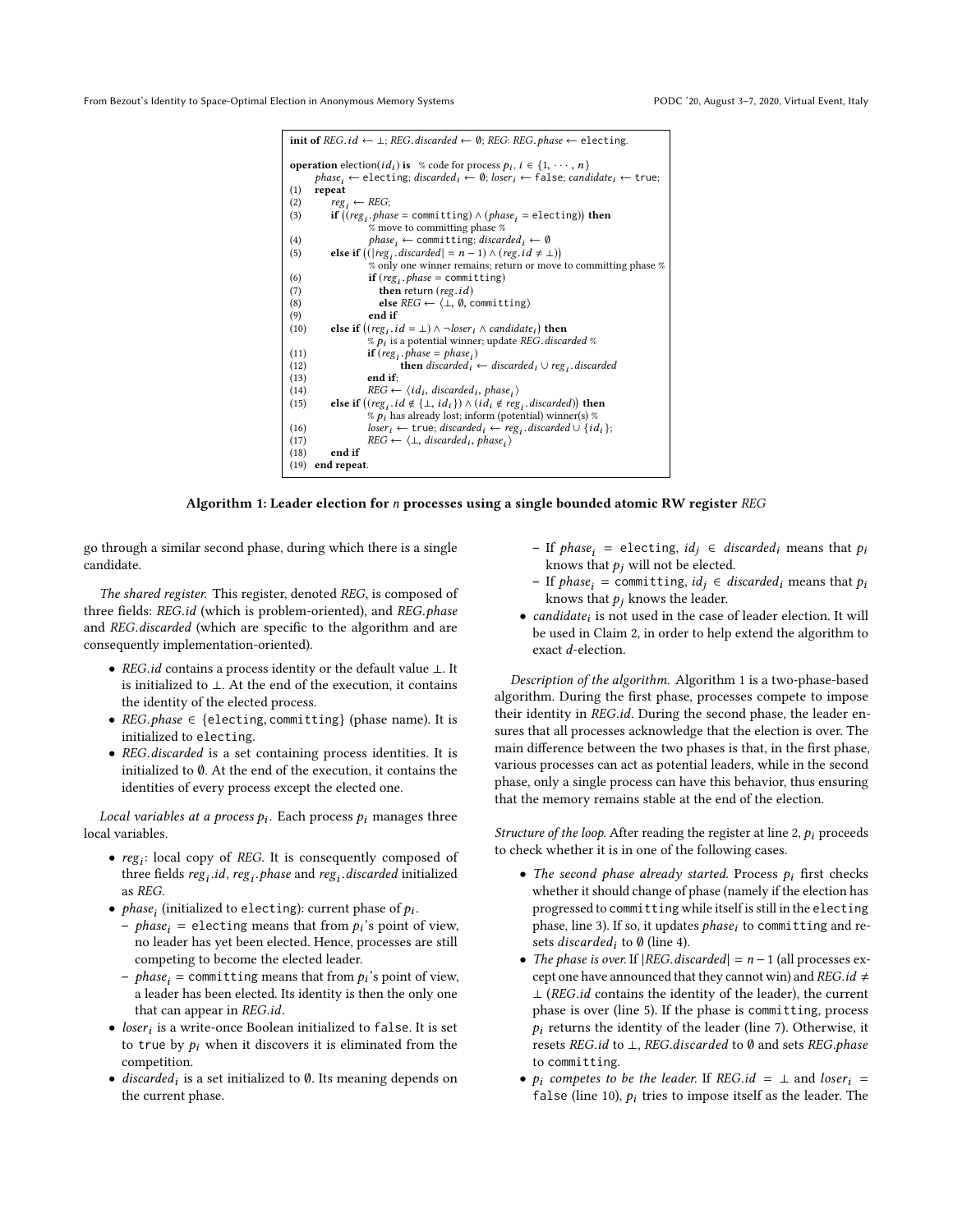predicate  $reg_i.id = \bot$  means that either the current phase<br>has just started (initial state of *PEG* or write at line 8) or has just started (initial state of REG or write at line 8) or the previous write was by a process that has already lost (line 17). Process  $p_i$  then checks if this last write corresponds to its current phase (line 11), and if so, adds the content of  $reg_i.discarded$  to discarded<sub>i</sub> (line 12). Otherwise, the previ-<br>ous writer hadn't observed the phase change yet, and  $g_i$ ous writer hadn't observed the phase change yet, and p<sub>i</sub><br>doesn't undate *discarded*. It then writes its identity id. doesn't update *discarded<sub>i</sub>*. It then writes its identity  $id_i$ ,<br>discarded: and the current phase phase: in *PEC* (line 14) discarded<sub>i</sub> and the current phase *phase<sub>i</sub>* in *REG* (line 14).

•  $p_i$  lost and must inform the leader. If  $reg_i.id \notin \{\bot, id_i\}$ , an-<br>other process  $p_i$  tries to be the leader and  $p_i$  loses the compaother process  $p_j$  tries to be the leader, and  $p_i$  loses the compe-<br>tition, Additionally, if id. 4 reg. discarded, the leader needs tition. Additionally, if  $id_i \notin reg_i$  discarded, the leader needs to receive an acknowledgment from  $n_i$ . It then sets loser: to to receive an acknowledgment from  $p_i$ . It then sets *loser<sub>i</sub>* to true includes its identity in reg. *discarded* and informs the true, includes its identity in  $reg_i$  discarded and informs the leader by writing accordingly in *REG* setting *REG* id to  $\pm$ leader by writing accordingly in REG, setting REG.id to ⊥<br>(lines 16-17) (lines 16-17).

Two phases. The first phase elects the leader, and the second phase ensures that all the processes have access to its identity. The second phase is necessary: during the first phase, a non-leader  $p_i$  may observe a write by a potential leader  $p_i$  that will ultimately lose, such that  $id_i$  is not included in *discarded<sub>j</sub>*, and thus  $p_i$  is poised to write again. The real leader *he may have observed n*<sup>2</sup>s loss, and write again. The real leader  $p_\ell$  may have observed  $p_i$ 's loss, and<br>have ended the phase. In such a case, the write by  $p_i$  will erase have ended the phase. In such a case, the write by  $p_i$  will erase all information about  $p_\ell$ 's write from the memory, preventing  $p_i$ <br>from knowing that  $p_\ell$  is the leader. During the second phase, all from knowing that  $p_{\ell}$  is the leader. During the second phase, all<br>processes except he act as losers, preventing such behavior, and processes except  $p_\ell$  act as losers, preventing such behavior, and thus allowing all processes to know the identity of the leader.

Termination. When, at the end of the committing phase, the leader has collected acknowledgments from all other processes (that have written at line 17), it writes its identity in REG.id, along with the acknowledgments in REG.discarded (line 14). The competition is then over: no process will write in the memory again, and the predicates of lines 5-6 are satisfied, allowing all the processes to return the identity of the leader (line 7).

#### 3.2 Proof of the algorithm

Theorem 2. Algorithm 1 is a symmetric algorithm that solves leader election in an n-process system where communication happens through  $m = 1$  atomic RW register.

PROOF. Assuming all the processes invoke election(), let us first show that each process terminates.

Initially, REG.phase is set to electing, and the sets  $discarded_i$ and REG.discarded are empty. Every process will then proceed to the *if* statements at lines 10 and 15. As initially REG.id =  $\bot$ , it follows from lines 10-14 that there is a finite time at which, for any process  $p_i$  that reads  $\perp$  from REG.id, due to line 14 we have REG.id =  $id_i$  (where the write of  $p_i$  may later be overwritten<br>by another process identity). Moreover, after a process  $p_i$  reads by another process identity). Moreover, after a process  $p_i$  reads *REG.id* ∉ {⊥, *id<sub>i</sub>*}, due to the predicate of line 15, it sets *loser<sub>i</sub>* to true (which is never modified thereafter) and resets REG.id to its initial value  $⊥$  (line 17). Due to the "repeat" loop, it follows that this pattern is repeated until all the processes  $p_j$  except one, say  $p_\ell$ , are such that *loser*  $j = true$ .

Then each loser process  $p_j$  executes lines 15-17: it writes  $\perp$  in REG.id and includes its identity in REG.discarded. Once this occurred,  $p_\ell$  is the only process that can execute lines 10-14, at which<br>it adds the content of *REG* discarded (which contains process idenit adds the content of REG.discarded (which contains process identities) to its local set *discarded* (line 12) and writes *discarded*  $\ell$  into  $PFC$  discarded (line 14) If n<sup>2</sup>s write is overwritten by another loser REG.discarded (line 14). If  $p_j$ 's write is overwritten by another loser<br>process, the next write by  $p_s$  will not include id, in REG discarded process, the next write by  $p_\ell$  will not include  $id_j$  in REG.discarded, and  $p_i$  will execute lines 15-17 again. Let us observe that the process and  $p_i$  will execute lines 15-17 again. Let us observe that the process identities in *discarded* $_{\ell}$  are not suppressed from it until the end of the first phase (which occurs when any process executes line 17). As each loser process repeatedly writes  $\perp$  in REG.id and its identity in REG.discarded, it follows that discarded $_{\ell}$  eventually grows until it contains all the process identities except its own identity  $id_{\ell}$ .<br>When this occurs the predicate of line 16 is true at the which writes When this occurs, the predicate of line 16 is true at  $p_\ell$ , which writes<br>the tag committing in *BEG* phase, resets *BEG* discarded to 0, and the tag committing in REG.phase, resets REG.discarded to <sup>∅</sup>, and leaves  $REG.id = id_{\ell}$  (line 8).<br>The loser processes then e

The loser processes then enter the second phase in which, as their variables  $loser<sub>j</sub>$  are equal to true, they can only execute lines 16-17, while  $p_\ell$  executes lines 10-14 each time it reads REG.id = ⊥. The behavior of the processes is then similar to the one of the first phase, at the end of which REG.discarded eventually contains the identities of all the loser processes. It follows that eventually the predicates of lines 5 and 6 is satisfied, directing each process to executes line 7, which terminates its execution.

The proof of the safety property (a single process is elected) comes from the observation that, at the end of the first phase, REG.id contains the identity of a process  $p_\ell$  and, as each other process  $p_j$  is a loser, due to the predicate of line 10, only  $p_\ell$  can<br>write its identity in *PEG* id at line 14, A loser process can only write write its identity in REG.id at line 14. A loser process can only write <sup>⊥</sup> in REG.id (line 17). Finally, as each time it contains <sup>⊥</sup>, REG.id is reset by  $p_\ell$  to  $id_\ell$  (lines 10-14), it follows that, when  $REG.id \neq \bot$  at line 5 of the committing phase it necessarily contains the identity line 5 of the committing phase, it necessarily contains the identity of the elected process  $p_\ell$ .  $\Box$  Theorem 2

The following claims are not directly related to the properties of leader election. They will be used in the proof of Algorithm 2 (Section 5).

Claim 1. After a process returns at line 7, no more writes to the memory can occur.

PROOF. Let  $p_\ell$  be the elected leader, and  $p_i$  be another process. Note that, during the committing phase,  $p_\ell$  is the only one that can<br>execute lines 10-14 (every other process  $p_i$  has loser, set to false) execute lines 10-14 (every other process  $p_i$  has loser<sub>i</sub> set to false).

During a phase, no identity is removed from  $p_\ell$ 's discarded $_\ell$  set (line 12). Additionally, a write by  $p_i$  can only occur if it observes a write by  $p_\ell$  such that  $id_i \notin reg_i$  discarded (lines 15-17). When  $p_i$  observes such a write  $id_i \notin discrete$  and no process can  $p_i$  observes such a write,  $id_i \notin \text{discarded}_{\ell}$ , and no process can terminate before to execute a write terminate. Thus no process can terminate before  $p_\ell$  executes a write at line 14 with  $\left| discarded_\ell \right| = n - 1$  and  $phase_\ell =$  committing, and once it does no process will write again in the memory.  $\Box$  of the once it does, no process will write again in the memory.  $\Box$  Claim 1

CLAIM 2. If, for every process  $p_i$ , candidate<sub>i</sub> is initialized to false,<br>process will terminate, Additionally if during the execution at least no process will terminate. Additionally, if during the execution at least one process  $p_i$  sets candidate<sub>j</sub> to true, a single one of these processes will be elected, and all processes will terminate.

PROOF. If for every  $p_i$ , candidate<sub>i</sub> is initialized to false, the original property due to the initial condition at line 10 cannot be satisfied. Moreover, due to the initial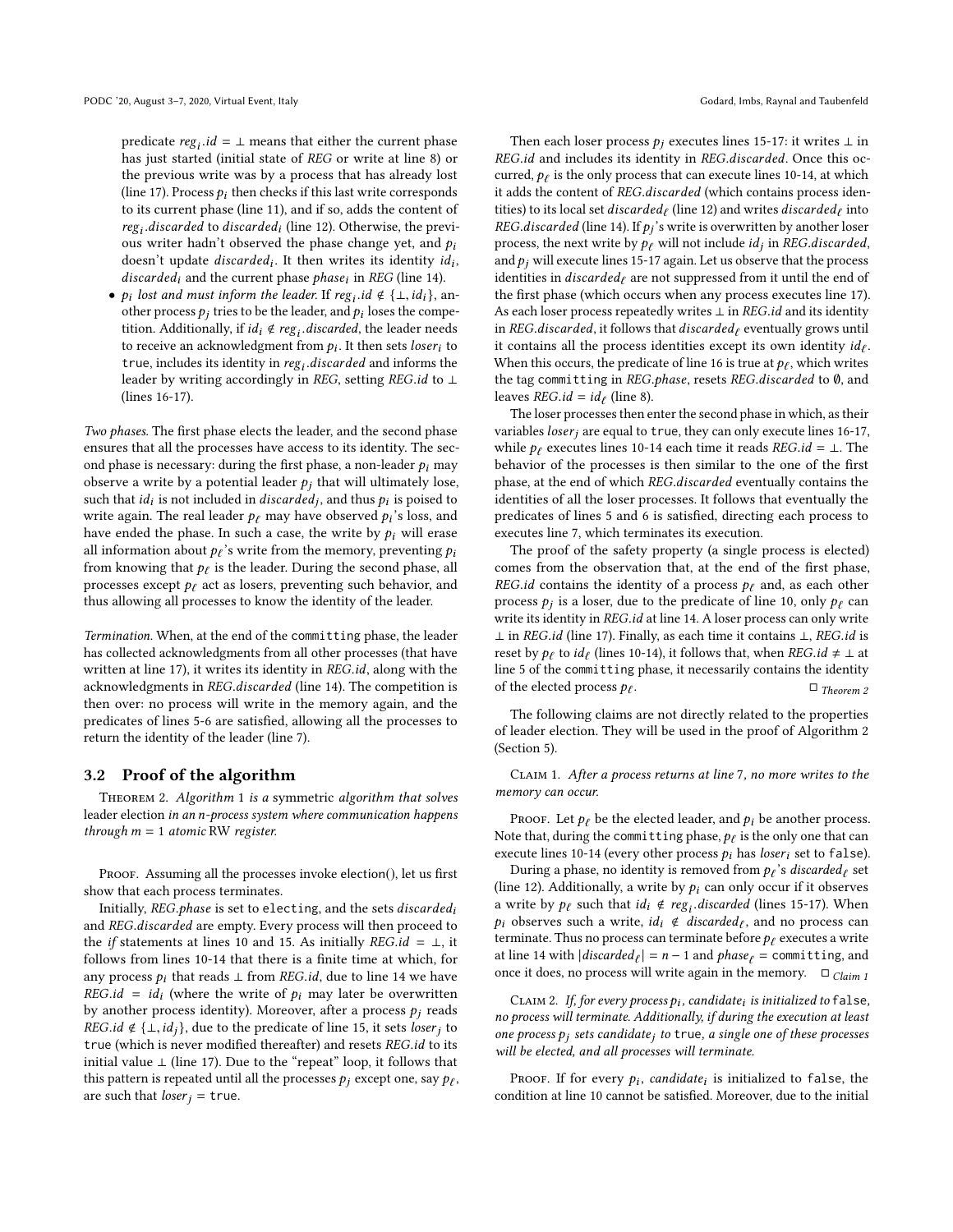From Bezout's Identity to Space-Optimal Election in Anonymous Memory Systems PODC '20, August 3-7, 2020, Virtual Event, Italy

values of the fields  $REG.id = \bot$  and  $REG.phpase_i = electricity,$  none of the predicates at lines 3, 5, and 15 is satisfied. It follows that no process will write, and consequently none of them will terminate.

If at least one process  $p_i$  sets *candidate<sub>i</sub>* to true, it will try to fill the role of leader (condition at line 10), and the reasoning of Theorem 2 applies. Furthermore, a process that didn't set *candidate<sub>i</sub>* to true cannot execute lines 10-14, and thus cannot be elected.  $\Box$  Claim 2

# 4 FROM BEZOUT'S IDENTITY TO LEADER ELECTION AND d-ELECTION

Theorem 3. (Bezout, 1730-1783) Let m and n be two positive integers such that  $gcd(m, n) = d$ . There are two integers u and v such that  $u \times m + v \times n = d$ .

The pair  $\langle u, v \rangle$  is not unique. Euclid's gcd() algorithm can be used to compute such pairs.

Playing with Bezout's Identity. As m and n are positive, it follows that one of  $u$  and  $v$  is positive while the other is negative or null. As explained below, we are interested in the case where Bezout's Identity is rewritten as  $u' \times m = v' \times n + d$  (where u' is positive and  $v'$  is positive or pull) and  $v'$  is positive or null).

- If v is negative or null, let u' be u and v' be  $-v$ , giving  $u' \times m = u' \times n + d$  $\alpha' \times m = v' \times n + d.$
- If *u* is null, then  $n = \gcd(m, n)$  and divides *m*. Let  $u' = 1$  and  $u' = m 1$  $'=\frac{m}{n}-1.$
- If u is negative, let  $w = -u$ . We have:<br> $-w \times m = -v \times n + d$  $-w \times m = -v \times n + d$  $vwm - w \times m = vwm - v \times n + d$ 
	- $(vn 1) \times w \times m = (wm 1) \times v \times n + d$

Let  $u' = (vn - 1) \times w$  and  $v' = (wm - 1) \times v$ . Since m, n, v and w are all positive, we obtain  $u' \times m = v' \times n + d$  where both  $u'$  and  $v'$  are positive.

It follows that, whatever the initial values of  $u$  and  $v$  obtained from Bezout's identity for the pair  $\langle m, n \rangle$ , it is always possible to replace them by two positive integers u' and v', such that  $u' \times m = v' \times n + d$ .

From Bezout's Identity to leader election and d-election. Bezout's Identity is the cornerstone on which the proposed algorithm relies when  $m \ge 1$ . As observed previously, assuming  $gcd(m, n) = d$ , there is a pair of positive integers  $\langle u, v \rangle$  such that Bezout's Identity can be formulated as  $u \times m = v \times n + d$ .

Hence, let us consider a rectangle matrix M[1..m, <sup>1</sup>..u]. Because  $gcd(m, n) = d$ , this matrix has  $u \times m = v \times n + d$  entries. The basic idea of the algorithm is the following. The n processes compete to own entries of  $M$ . After each of them has won exactly  $v$  entries, due to the equality  $u \times m = v \times n + d$ , *d* entries remain that are not owned by any process. These entries are then used to elect the d leader processes: the winners of these last d competitions become the leaders (leader election corresponds to the case  $d = 1$ ).

To implement these  $u \times m = v \times n + d$  competitions, only m anonymous registers are available. So, in addition to its three fields  $REG[x]$ .phase,  $REG[x]$ .discarded, and  $REG[x]$ .id, each register  $REG[x]$  has two additional fields  $REG[x]$ . level and  $REG[x]$ . leaders, such that  $0 \le level \le u$  and *leaders* contains a set of processes. When  $1 \le x \le m$  and  $1 \le level \le u$ , the pair  $\langle x, REG[x].level \rangle$ visits all the entries of the (virtual) matrix  $M[1..m, 1..u]$ . During the

last d competitions, the identity of the winner is stored in the field leaders of the corresponding register, providing the processes with a mechanism to retrieve the d global winners.

In order to solve exact d-election when  $d = \ell \times \text{gcd}(m, n)$ , each register implements  $u \times \ell$  competitions (and thus  $0 \leq level \leq u \times \ell$ ). There are then  $u \times m \times \ell = v \times n \times \ell + \gcd(m, n) \times \ell$  entries in the matrix  $M[1..m, 1..u \times \ell]$ . After each process has won  $v \times \ell$ competitions, there are exactly  $gcd(m, n) \times \ell = d$  entries left, and thus *d* leaders are elected. Algorithm 2 solved exact *d*-election in this general case.

# 5 BEZOUT-BASED EXACT d-ELECTION FROM  $m > 1$  ATOMIC R/W REGISTERS

Algorithm 2 uses the principles outlined in the previous section to extend Algorithm 1 and solve exact d-election. Note that the loop of Algorithm 1 does not contain any subloop or wait statement; Algorithm 2 uses this to execute  $m$  competitions in parallel by looping over the set of registers, while being a candidate in at most one of these at any given time. At each register, the  $u \times \ell$ competitions are then executed sequentially. Globally, processes first solve  $v \times n \times \ell$  competitions, and then proceed to elect the d leaders by solving the remaining  $gcd(m, n) \times \ell$  competitions.

This section considers an anonymous memory the size of which is  $m \ge 1$  and such that  $gcd(m, n) = d'$ , with d being a multiple of d' The memory is denoted *REG*[1, m]. Due to memory anonymity REG[x] can denote different registers for distinct processes  $p_i$  and  $p_i$ . The notation  $PFC[x]$  is then used to denote  $PFC[x]$  accessed The memory is denoted  $REG[1..m]$ . Due to memory anonymity,<br> $EG[x]$  can denote different registers for distinct processes  $A$ ; and by  $p_i$ .  $p_i$ . The notation REG<sub>i</sub>[x] is then used to denote REG[x] accessed

#### 5.1 Local variables

A local copy of the memory.

The local variable  $reg_i[1..m]$  is a local copy of  $REG_i[1..m]$ . It has five fields:  $reg_i[x].id$ ,  $reg_i[x].discarded$ ,  $reg_i[x].phase$ ,  $reg_i[x].level$ ,<br>and reg.[x] leaders and  $reg_i[x]$ . leaders.<br>The fields thas

The fields *phase*<sub>i</sub>[1..*m*], *discarded*<sub>i</sub>[1..*m*], and *loser*<sub>i</sub>[1..*m*] are i simple array extensions of their counterparts used in Algorithm 1. The field  $reg_i[x]$ . *level* contains the number of competitions that have already been solved at  $REG_i[x]$ . At the end of the execution have already been solved at  $REG_i[x]$ . At the end of the execution, reg [x] leaders contains the (global) leaders that have been elected  $reg_i[x].*leads* contains the (global) leaders that have been elected through competitions due to the shared register  $PEG_i[x]$ .$ through competitions due to the shared register  $REG_i[x]$ .

New local variables.

- level<sub>i</sub>[1..*m*] is an array such that level<sub>i</sub>[x] contains the number of competitions solved at  $REG_i[x]$ , as observed by  $pi_i$ .<br>candidate: [x] is an array of Boolean values, and is such the
- candidate<sub>i</sub>[x] is an array of Boolean values, and is such that candidate<sub>i</sub>[x] = true means that  $p_i$  is a candidate in a com-<br>netition at *BEC*. [x] It is used to ensure that  $p_i$  compates in petition at  $REG_i[x]$ . It is used to ensure that  $p_i$  competes in at most a single competition at a given time: two entries of the array candidate<sub>i</sub> cannot be simultaneously true.
- to\_win<sub>i</sub> contains the number of entries of  $M[1..m, 1..u \times$  $\ell$ ] that  $p_i$  still has to win. At the start of the execution,  $to\_win_i = v \times \ell$ . Once  $n \times v \times \ell$  competitions have been solved,  $to\_win_i$  is set to 1, allowing  $p_i$  to compete to be one<br>of the (global) leaders of the (global) leaders.
- finishing<sub>i</sub> is a Boolean initialized to false. It is set to the value true (line N(3)) when each process has won exactly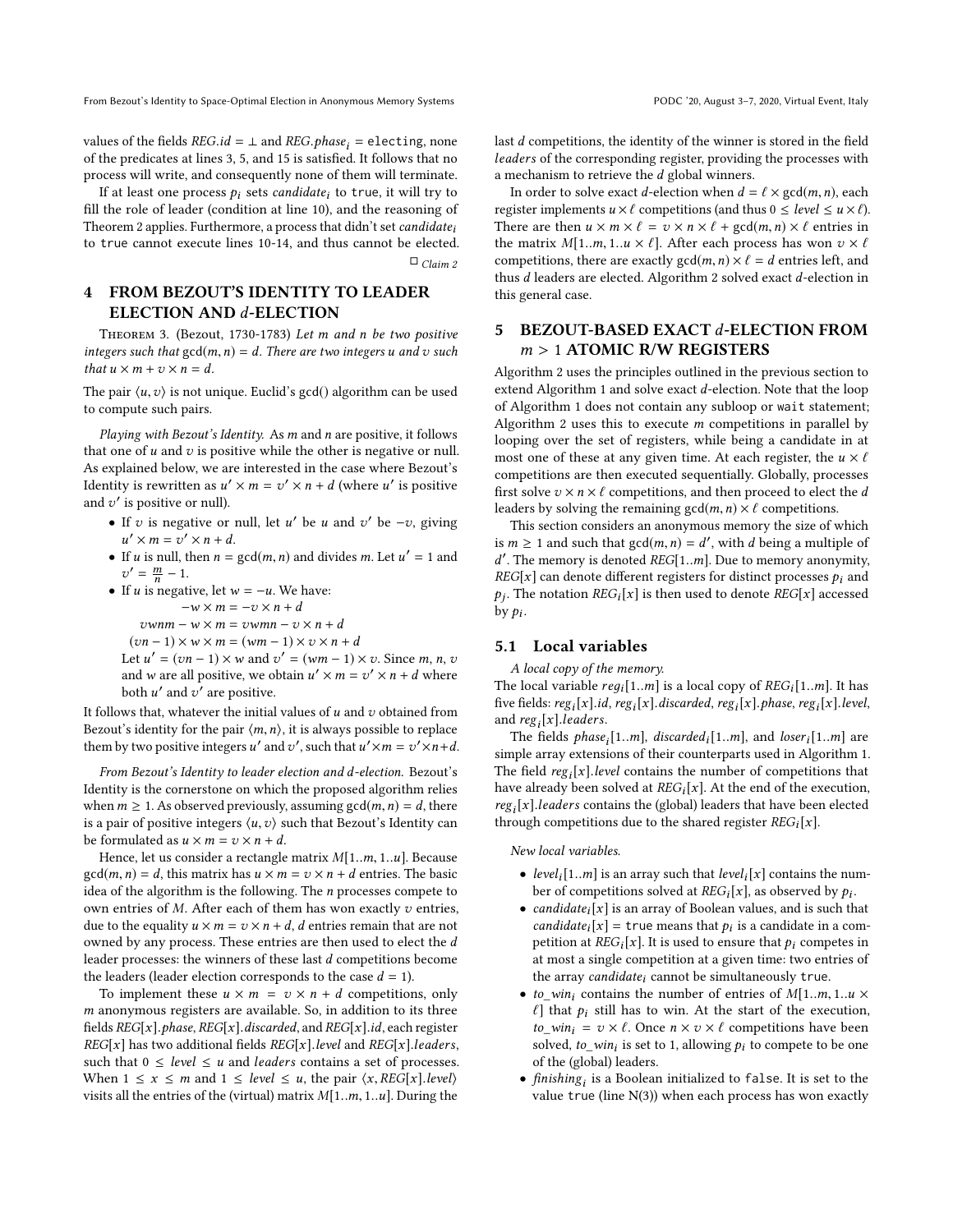init: the fields of each  $REG<sub>i</sub>[x]$  are initialized to: id  $\leftarrow$   $\perp$ , discarded  $\leftarrow$  0, phase  $\leftarrow$  electing, level  $\leftarrow$  0, leaders  $\leftarrow$  0. Let the constants  $u$  and  $v$  be the smallest non-negative integers such that  $u \times m = v \times n + \gcd(m, n)$ , with  $d = \gcd(m, n) \times \ell$ . **operation**  $REG_i$  collect() is return([ $REG_i[1], \cdots$ ,  $REG_i[m]]$ ). operation election(id<sup>i</sup> ) is % code for process <sup>p</sup><sup>i</sup> , i ∈ {1, · · · , n} phase<sup>i</sup> [1..m] ← [electing, . . .]; discarded<sup>i</sup> [1..m] ← [∅, . . .]; loser<sup>i</sup> [1..m] ← [false, . . .]; level<sub>i</sub>[1..m]  $\leftarrow$  [0, ..., 0]; candidate<sub>i</sub>[1..m]  $\leftarrow$  [false, ...]: to\_win<sub>i</sub>  $\leftarrow v \times \ell$ ; finishing<sub>i</sub>  $\leftarrow$  false; (1) repeat (2)  $reg_i \leftarrow REG_i.\text{collect}();$ <br>N(1) solared:  $\leftarrow$  0; for each  $N(1)$  solved<sub>i</sub> ← 0; for each  $x \in \{1, ..., m\}$  do solved<sub>i</sub> ← solved<sub>i</sub> + reg<sub>i</sub>[x]. level end for;<br> $N(2)$  leaders: ← 0; for each  $x \in \{1, ..., m\}$  do leaders: ← leaders: U reg.[x] leaders en N(2) leader  $s_i \leftarrow 0$ ; for each  $x \in \{1, ..., m\}$  do leader  $s_i \leftarrow$  leader  $s_i \cup \text{reg}_i[x]$ . leaders end for;<br>N(3) if (solved: = u × m × l) then return (leader s:) end if: N(3) if  $(solved_i = u \times m \times \ell)$  then return  $(leading_i)$  end if;<br>N(4) if  $((solid_i > v \times n \times \ell) \wedge (finishing_i = false))$  then N(4) if  $((solved_i ≥ v × n × l) ∧ (f inishing_i = false))$  then  $f inishing_i ← true; to\_win_i ← 1$  end if;<br>N(5) for each  $x ∈ {1, ..., m}$  do N(5) for each  $x \in \{1, ..., m\}$  do<br>N(6) if (reg. [x], level = level; [x] N(6) if  $(reg_i[x].level = level_i[x] \wedge reg_i[x].level < u \times \ell$ <br>N(7) then  $N(7)$  then (3) if  $((reg_i[x], phase = \text{committing}) \land (phase_i[x] = \text{electing})$  then<br>
the phase  $[x] \leftarrow \text{committing}$  discarded  $[x] \leftarrow \emptyset$ (4) phase<sub>i</sub>[x]  $\leftarrow$  committing; discarded<sub>i</sub>[x]  $\leftarrow$  0<br>(5) **else if** ((lreg. discarded) = n - 1)  $\wedge$  (reg. id  $\neq$  1)) (5) **else if**  $((|reg_i.discarded | = n-1) \land (reg_id \neq \bot))$ <br>(6) **if**  $(reg,[x]$  phase = committing) (6)  $\textbf{if} (reg_i[x].phase = \text{committing})$ <br>  $\textbf{then} \textbf{if} (id. \# res. [x]. discrete)$ N(8) then if  $(id_i \notin reg_i[x]$ . discarded) then  $\mathscr{R} p_i$  won; progress to next level  $\mathscr{R}$ <br>N(9) to win  $\leftarrow$  to win  $-1$ ; candidate  $[x] \leftarrow$  false. N(9)  $to\_win_i \leftarrow to\_win_i - 1$ ; candidate<sub>i</sub> [x] ← false;<br>N(10)  $if (finishing_i) then reg_i[x]. leaders \leftarrow reg_i[x].le$ N(10)  $\text{if } (\text{finishing}_i) \text{ then } \text{reg}_i[x].\text{ leaders } \leftarrow \text{reg}_i[x].\text{ leaders } \cup \{id_i\} \text{ end if};$ <br>N(11)  $\text{REG}_i[x] \leftarrow (\perp \emptyset \text{ electrons } \text{res } [x].\text{length } + 1 \text{ res } [x].\text{ leaders } \cup \text{edges } \text{length } [x].$ N(11)  $REG_i[x] \leftarrow \langle \perp, \emptyset,$  electing,  $reg_i[x].level + 1, reg_i[x].leaders \rangle$ <br>N(12) end if N(12) end if (8) else  $REG_i[x] \leftarrow \langle \bot, \emptyset, \text{committing}, \text{reg}_i[x].level, \text{reg}_i[x].leads \rangle$ <br>(9) end if (9) end if M(10) **else if**  $((reg_i[x], id = \bot) \land (\neg{loger}_i[x]) \land (\nexists y \neq x : candidate_i[y]) \land (to\_win_i > 0))$  then  $\Box$ <br>  ${N(13)}$  candidate.  $[x] \leftarrow true \ \%$  *b*; cannot compete in various entries at the same time  $\%$ . N(13) candidate<sub>i</sub> [x] ← true; %  $p_i$  cannot compete in various entries at the same time % (11) **if** (reg<sub>1</sub>[x], phase = phase<sub>i</sub>[x]) (11)  $\qquad \qquad \textbf{if} \left( \text{reg}_i[x] \right) \text{ phase} = \text{phase}_i[x]$ <br>  $\qquad \qquad \textbf{then} \text{ discarded}_i[x] \leftarrow \text{disc}$ (12) then discarded<sub>i</sub> [x] ← discarded<sub>i</sub> [x] ∪ reg<sub>i</sub> [x]. discarded (13) (13) end if; (14) REG<sub>i</sub>[x] ←  $\langle id_i, \text{discarded}_i[x], \text{phase}_i[x], \text{reg}_i[x].level, \text{reg}_i[x]. leaders \rangle$ <br>(15) **else if** ((reg [x] id  $d \downarrow |$  id.))  $\land$  (id.  $d$  reg [x] discarded)) **then** (15) **else if**  $((reg_i[x].id \notin \{ \bot, id_i \}) \wedge (id_i \notin reg_i[x].discarded))$  then<br>  $N(14)$  candidate.  $[x] \leftarrow$  false:  $\%$  *n*, lost and can compete elsewhen N(14) candidate<sub>i</sub> [x] ← false; % p<sub>i</sub> lost and can compete elsewhere %<br>(16)  $loger [x] \leftarrow true \, closed \, d[x] \leftarrow res \, [x] \, closed \, d[x]$ (16)  $\qquad \qquad \text{loser}_i[x] \leftarrow \text{true}; \text{discarded}_i[x] \leftarrow \text{reg}_i[x]. \text{discarded} \cup \{id_i\};$ <br>
(17)  $\qquad \qquad \text{REG}_i[x] \leftarrow \langle \perp, \text{discarded}_i[x], \text{phase}_i[x], \text{reg}_i[x]. \text{level}, \text{reg}_i[x]. \text{leadser } s \rangle$ (18) end if N(15) else % of the if started at line N(6), hence  $reg_i[x]$ . level ≠ level<sub>i</sub>[x] ∨ reg<sub>i</sub>[x]. level = u ×  $\ell$  %<br>N(16) if (reg.[x] level > level:[x]) then N(16)  $\textbf{if } (reg_i[x].level > level_i[x]) \textbf{then}$ <br>N(17)  $phase_i[x] \leftarrow$  electing discard  $N(17)$  phase<sub>i</sub>[x]  $\leftarrow$  electing; discarded<sub>i</sub>[x]  $\leftarrow$  0; loser<sub>i</sub>[x]  $\leftarrow$  false; level<sub>i</sub>[x]  $\leftarrow$  level<sub>i</sub>[x] + 1  $N(18)$  end if  $N(19)$  end if % of the if started at line  $N(6)$  % N(20) end for % of the for started at line N(5) % (19) end repeat. % of the repeat started at line 1 %.

Algorithm 2: Exact d-election for n processes using  $m > 1$  anonymous bounded RW registers

 $v \times \ell$  entries of the virtual matrix  $M[1..m, 1..u \times \ell]$ . As  $v \times$  $n \times \ell = u \times m \times \ell - d$ , it follows that when finishing<sub>i</sub> = true, exactly d entries of  $M[1..m, 1..u \times \ell]$  are not yet owned by a process. The winners of these remaining  $d$  entries will be the d processes elected as leaders.

#### 5.2 Description of the algorithm

Extending Algorithm 1 and line identifiers. The design of Algorithm 2 follows a modular approach, namely, this algorithm is incrementally built on top of Algorithm 1. More precisely, the lines identified with the same number describe the same statements in both algorithms (where  $reg_i$  is replaced by  $reg_i[x]$ ). The lines<br>prefixed by N are new lines. The line prefixed by M is the correprefixed by N are new lines. The line prefixed by M is the corresponding line of Algorithm 1 in which the predicate is extended to take into account the fact there are now  $m > 1$  anonymous registers. Expressed differently, if all the lines prefixed by N are

suppressed and the last part of the predicate at the line prefixed by M is suppressed, Algorithm 2 boils down to Algorithm 1.

Invocation of election $(id_i)$  and last competitions predicate. When a process  $p_i$  invokes election( $id_i$ ), it first initializes its local vari-<br>ables, and enters a "repeat" loop (lines (1)-(19)) in which it first. ables, and enters a "repeat" loop (lines (1)-(19)) in which it first reads (asynchronously) all the anonymous registers (line (2)). Then,  $p_i$  checks if all the entries matrix  $M[1..m, 1..u \times \ell]$  have been won by the processes (this is captured by the sum of the levels of all registers, corresponding to the number of competitions solved, being equal to  $u \times m \times \ell$ , line N(1)). If so, it returns the set of global leaders stored in the fields leaders of the registers (lines N(2)-(N3)), and the invocation by  $p_i$  terminates. Otherwise, it checks whether  $v \times n \times \ell$  entries have been won, and thus only d entries remain. If this is true,  $p_i$  assigns the value true to finishing, which will be exploited in the "for" loop that follows (lines N(5)-N(20)).

Global view. After it entered the next iteration of the "repeat" loop, in which it first read the full anonymous memory (line (2)), a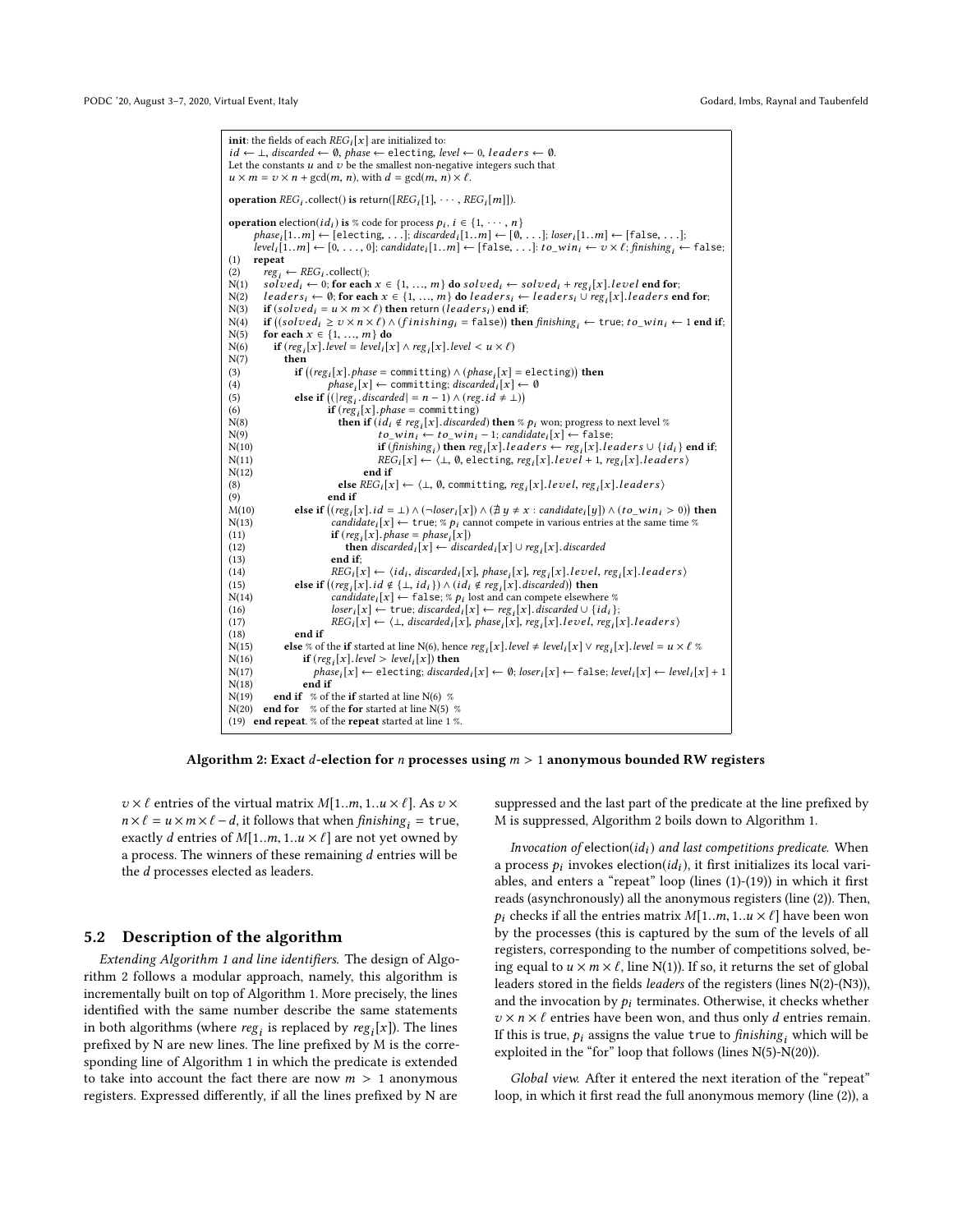process  $p_i$  executes a "for" loop (lines N(2)-N(20)). Each iteration of this loop consists of a local processing associated with a given register  $REG_i[x]$  (1  $\leq$  x  $\leq$  *m*) of the anonymous memory. The "for" loop can be seen as the execution by  $p_i$  of m tasks, each one being on one of the m anonymous registers, all sharing the local variables to\_win<sub>i</sub> (which counts the entries of  $M[1..m, 1..u \times \ell]$  won by  $p_i$ ), and  $\hat{f}$ inishing $_i$  (which allows the processes to terminate).

Hence, when it has executed once the "for" loop,  $p_i$  is engaged<br>a competition (at some level) on each register  $\text{PEC}[x]$ . Given a in a competition (at some level) on each register  $REG[x]$ . Given a register  $REG[x]$ , known as  $REG_i[y]$  by  $p_i$  and  $REG_i[z]$  by  $p_j$ , etc., the processes  $p_i, p_j$  atc., start participating in the competition for the processes  $p_i$ ,  $p_j$ , etc., start participating in the competition for the first entry  $M[x, 1]$  (i.e., at level 1) of the virtual matrix M, then the first entry  $M[x, 1]$  (i.e., at level 1), of the virtual matrix M, then the second entry  $M[x, 2]$  (i.e., at level 2), etc., i.e., they compete in the same level order for each column  $M[x, 1..u \times \ell]$ . The details of this processing are described below. (Let us notice that, if  $m = 1$ , the "for" loop involves a single register, and consequently the only loop is then the "repeat" loop.)

Detailed view: inside the "for" loop. (Lines  $N(2)-N(19)$ ) As just said, a process  $p_i$  executes the body of this loop for each register  $REG_i[x]$  whose value is locally saved in  $reg_i[x]$ ,  $1 \le x \le m$ . Due to anonymity in each iteration of the "for" loop the processes do to anonymity, in each iteration of the "for" loop, the processes do not necessarily access the registers in the same order, but (as stated above) given a register, they access its levels in the same order. There are two cases.

- Case 1. "Else" part (lines N(15)-N(18)) of the "if" starting at line N(6). If  $reg_i[x].level > level_i[x]$ , a process has already won the entry  $M[x,req_i[x].level]$ , but  $p_i$  has not changed of level yet. In this case, it resets its local variables (phase<sub>i</sub>, discarded<sub>i</sub>[x], loser<sub>i</sub>[x]) to their initial values and jumps to the natrix  $reg_i[x].level$  to participate in the competition for the matrix<br>entry  $M[x, real[x].level$  (lines (N16)-N(17)) entry  $M[x, reg_i[x].level]$  (lines (N16)-N(17)).<br>Case 2. "Then" part (lines (3)-(18)) of the "i
- Case 2. "Then" part (lines (3)-(18)) of the "if" of line  $N(3)$ . Like in Algorithm 1, it subdivides into the following four cases.
	- The second phase of the current competition at reg<sub>i</sub>[x] has<br>started This is similar to Algorithm 1 started. This is similar to Algorithm 1.
	- The phase is over. The predicate  $|reg_i.discarded| = n 1$  is similar to Algorithm 1. If reg [x] phase = committing similar to Algorithm 1. If  $reg_i[x]$ . *phase* = committing, the current commetition at reg [x] is over If  $\rho_i$  is the the current competition at  $reg_i[x]$  is over. If  $p_i$  is the uniner it decreases to win, and allows itself to be a canwinner, it decreases  $to\_win_i$  and allows itself to be a can-<br>didate in other competitions by setting candidate [x] to didate in other competitions by setting *candidate*<sub>i</sub>[x] to false (line  $N(9)$ ). If the global leaders are being elected  $(\text{finishing}_i = \text{true})$ ,  $p_i$  is one of them: it then adds (at line  $N(10)$ ) its identity to reg. [x] leaders Finally it inline  $N(10)$ ) its identity to reg<sub>i</sub>[x].*leaders*. Finally, it increases the level of  $reg_i[x]$  and resets the other fields of<br>reg [x] (except reg [x] leaders) in order to allow another  $reg_i[x]$  (except  $reg_i[x]$ .leaders) in order to allow another<br>competition to start at reg.[x] (line N(11)) competition to start at  $reg_i[x]$  (line N(11)).<br>If reg [x] phase = electing, the behavior

If  $reg_i[x]$ .*phase* = electing, the behavior is similar to algorithm 1 Algorithm 1.

 $-p_i$  competes to be the leader. There are two differences with Algorithm 1: the use of the local array *candidate<sub>i</sub>* and of the local variable to\_win<sub>i</sub>. If  $\exists y \neq x$  : candidate<sub>i</sub>[y], p<sub>i</sub><br>is not a candidate in a competition at another register; if is not a candidate in a competition at another register; it can then be a candidate at  $reg_i[x]$ . If  $to\_win_i > 0$ ,  $p_i$  still needs to be a candidate in some competitions. This can needs to be a candidate in some competitions. This can occur for two reasons: either it has won less than  $v\times \ell$ 

entries (before *finishing<sub>i</sub>* = true), or the processes are<br>electing the global leaders (line  $N(4)$ ) and n, has not won electing the global leaders (line  $N(4)$ ), and  $p_i$  has not won yet. It then participates as a candidate in the competition at  $reg_i[x]$ , and sets *candidate*<sub>i</sub>[x] to true (line N(13)), thus preventing it from being a candidate elsewhere until it has i preventing it from being a candidate elsewhere until it has either won the competition (line N(9) or lost it (line 14).

 $-p_i$  has lost and must inform the leader. This is similar to Algorithm 1, except that  $p_i$  sets candidate<sub>i</sub>[x] to false, allowing it to be a candidate in other competitions.

In all these cases,  $p_i$  then proceeds to the next anonymous register as defined by the local order processing indicated in its " for" loop. If the "for" loop is terminated (hence  $p_i$  visited once more all the anonymous registers),  $p_i$  re-enters the "repeat" loop in which it continues to compete, for each  $1 \le x \le m$ , to try to win the matrix entry  $M[x,reg_i[x].level]$ , and so on until all the competitions are solved, and  $d$  global leaders are elected.

#### 5.3 Proof of the Algorithm

Lemma 1. Assuming all processes invoke election(), they all execute the return() statement (line  $N(3)$ ).

PROOF. The loop of Algorithm 1 does not contain any subloop or wait statement. Additionally, within the "for" loop, the code of Algorithm 2 is the same as Algorithm 1, except for lines N(8)- N(12) (end of a competition), the condition at line M(10) ( $p_i$  can be candidate and still has competitions to win), lines N(13) and  $N(14)$  ( $p_i$  can only be a candidate in a single competition at once) and lines N(15)-N(19) (level change). Claims 1 and 2 thus hold for each competition for an entry of M (where, in Claim 2, the variable candidate<sub>i</sub> translates to  $(\neg \exists y \neq x : candidate_i[y]) \land (to\_win_i > 0)$ ), and all competitions that have at least one candidate will terminate.

Process  $p_i$  initializes  $to \text{ }w_i$  to  $v \times \ell$ ; until it has won  $v \times \ell$ entries, it will then be a candidate in the competition at one of the registers (condition at line M(10)). Processes will then globally solve  $n \times v \times \ell$  competitions. At that point, they will all set *finishing*<sub>i</sub> to true and set to win: to 1 (line N(4)). Exactly d processes will then true and set  $to\_win_i$  to 1 (line  $\tilde{N}(4)$ ). Exactly d processes will then win remaining competitions, resulting in every register having its win remaining competitions, resulting in every register having its level at  $u \times \ell$ , allowing all the processes to terminate (lines N(1)-N(3)).  $\square$  Lemma 1  $\Box$  Lemma 1

#### LEMMA 2. Exactly  $d = \gcd(m, n) \times \ell$  processes are elected.

PROOF. As stated in Claim 1, once a competition for an entry ends, no other write corresponding to this entry will occur. Once all competitions are solved, there will then be no further modification of the memory, thus all processes will return the same set leadersi at line N(3).

Once the first  $n \times v \times \ell$  competitions have ended and every process  $p_i$  sets finishing<sub>i</sub> to true, the same d competitions are still<br>open for all the processes, even though the registers at which they open for all the processes, even though the registers at which they happen can be addressed differently. A process  $p_i$  does not include its identity in any set  $reg_i[x]$ . leaders before setting *finishing*<sub>i</sub> to true and afterwards does so when it wins one of the *d* remaining true, and afterwards, does so when it wins one of the *d* remaining<br>competitions. Furthermore, as can be a candidate in only a single competitions. Furthermore,  $p_i$  can be a candidate in only a single competition after setting *finishing<sub>i</sub>* to true (it sets *to\_win<sub>i</sub>* to 1 at line  $N(3)$ . The set *leaders:* returned at line  $N(3)$  will then contain line  $\overline{N}(3)$ . The set *leaders<sub>i</sub>* returned at line  $\overline{N}(3)$  will then contain exactly *d* different identities, which concludes the proof of the lemma.  $\Box$  *Lemma 2* lemma.  $\square$   $\sqcup$   $\sqcup$   $\sqcup$   $\sqcup$   $\sqcup$   $\sqcup$   $\sqcup$   $\sqcup$   $\sqcup$   $\sqcup$   $\sqcap$   $\sqcup$   $\sqcup$   $\sqcap$   $\sqcup$   $\sqcap$   $\sqcup$   $\sqcap$   $\sqcap$   $\sqcap$   $\sqcap$   $\sqcap$   $\sqcap$   $\sqcap$   $\sqcap$   $\sqcap$   $\sqcap$   $\sqcap$   $\sqcap$   $\sqcap$   $\sqcap$   $\sqcap$   $\sqcap$   $\sqcap$   $\sqcap$